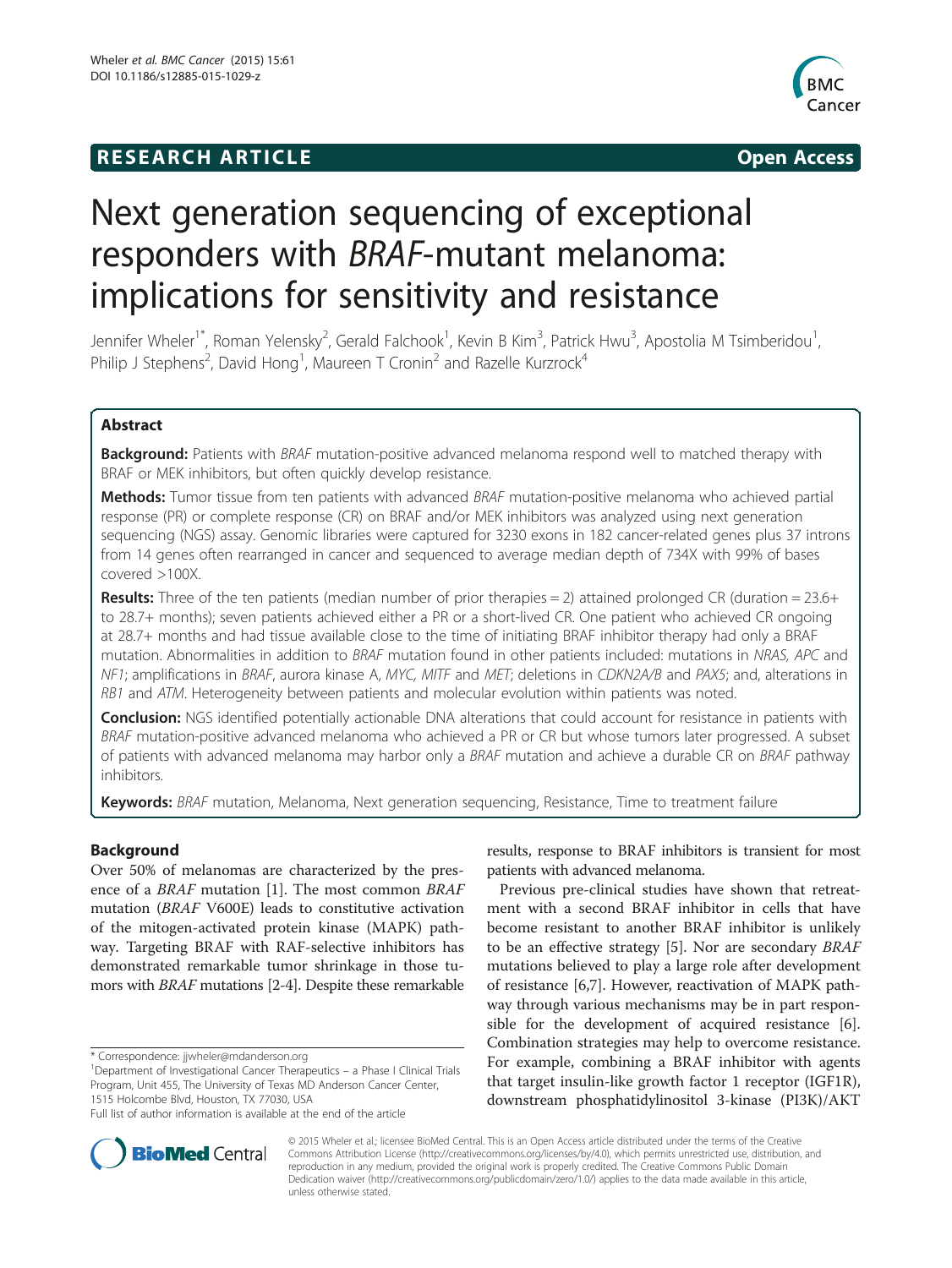signaling and/or MEK pathways may serve to enhance therapeutic effects [\[5,8](#page-7-0)]. Identification of molecular alterations in addition to BRAF may help explain why resistance develops more quickly in some patients, and suggest rationale strategies to overcome resistance.

In this pilot study, we investigated patients with advanced melanoma who were responders on clinical trials using BRAF and/or MEK inhibitors.

## **Methods**

## Patients

Patients with BRAF-mutant, advanced melanoma who experienced treatment failure with standard therapy, and subsequent partial response (PR) or complete response (CR) on BRAF, MEK, and BRAF/MEK combination targeted trials, and who had tissue available for molecular analysis were eligible. The study was carried out by collaboration between the Department of Investigational Cancer Therapeutics (Phase I Clinical Trials Program) at The University of Texas MD Anderson Cancer Center (MD Anderson) and Foundation Medicine (Boston, MA). The registration of patients in the database, pathology assessment, and preliminary limited mutation analysis (see below) were performed at MD Anderson. Subsequent molecular evaluation with NGS was performed at Foundation Medicine. The study was reviewed and approved by the MD Anderson Institutional Review Board (IRB 5 IRB00006023) with a waiver of authorization to use and disclose protected health information. All patients consented for experimental therapeutic interventions according to institutional guidelines, and all patients had consented to anonymized assessments and analysis of data and outcome of therapy.

#### Tissue samples and molecular analyses

Mutation analysis at MD Anderson: Archival formalinfixed, paraffin-embedded tissue blocks or material from fine-needle aspiration biopsy obtained from diagnostic and/or therapeutic procedures was used to test for BRAF mutations. BRAF mutation testing was performed in the CLIA–certified Molecular Diagnostic Laboratory within the Division of Pathology and Laboratory Medicine at MD Anderson. DNA was extracted from micro-dissected paraffin-embedded tumor sections and analyzed using a polymerase chain reaction (PCR)-based DNA sequencing method for BRAF codons 595–600 mutations of exon 15 by pyrosequencing as previously described [[9\]](#page-7-0). Whenever possible, testing for other mutations such as Kirsten rat sarcoma viral oncogene homolog (KRAS) and neuroblastoma rat sarcoma viral oncogene homolog (NRAS), PIK3CA [\[10](#page-7-0)], and *TP53* was performed. Phosphatase and tensin homolog (PTEN) deletion was assessed using immunohistochemistry and the DAKO antibody (Carpinteria, Ca.) [\[11\]](#page-7-0).

NGS analysis at Foundation Medicine: Genomic libraries were captured for 3230 exons in 182 cancer-related genes plus 37 introns from 14 genes often rearranged in cancer and sequenced to average median depth of 734X with 99% of bases covered >100X [\[12](#page-7-0)] (Additional file [1](#page-7-0)). The molecular alterations were reported as somatic alterations of known significance and somatic alterations of unclear significance based on the impact of these molecular alterations on tumorigenesis as stated in the scientific literature.

## Treatment and evaluation

Starting in July 2010, consecutive patients with melanoma and available tissue who achieved a PR or CR while on a BRAF and/or MEK inhibitor were studied. Treatment continued until disease progression or unacceptable toxicity occurred.

Assessments were performed as specified in each protocol at the beginning of each new treatment cycle. Efficacy was assessed using computed tomography and/or positron emission tomography scan at baseline and then every two cycles (eight weeks). All radiographs were read in the Department of Radiology at MD Anderson. Responses were categorized per Response Evaluation Criteria in Solid Tumors (RECIST) version 1.0 or 1.1 depending on the study the patient was enrolled in (Additional file [2](#page-7-0)) and were reported as best response [[13](#page-7-0),[14](#page-7-0)].

#### Statistical analysis

This is a pilot study with descriptive analyses used to summarize patient characteristics. Time to treatment failure (TTF) was defined as the time interval from the start of therapy to the first observation of disease progression per RECIST version 1.0 or 1.1 depending on the study, or death, or removal from study for any reason.

### Results

### Patients

A total of ten patients with BRAF-mutant, advanced melanoma who had achieved a PR or CR on a BRAF and/or MEK targeted drug were analyzed for molecular alterations. The median age was 52 years (range, 23 to 60 years) and all ten patients were Caucasian (100%). These patients had received a median of two prior therapies in the metastatic setting. Five patients had an Eastern Cooperative Oncology Group (ECOG) performance status [[15](#page-7-0)] of 0 and five patients had an ECOG of 1. The patient characteristics are summarized in Table [1](#page-2-0).

Nine of ten patients with BRAF mutations were treated with BRAF inhibitors, either as a single agent (7 patients) or in combination with a MEK inhibitor (2 patients). The remaining one patient was treated with a single-agent MEK inhibitor. The clinical trials are summarized in Additional file [2.](#page-7-0) Four of ten patients (40%) had a CR,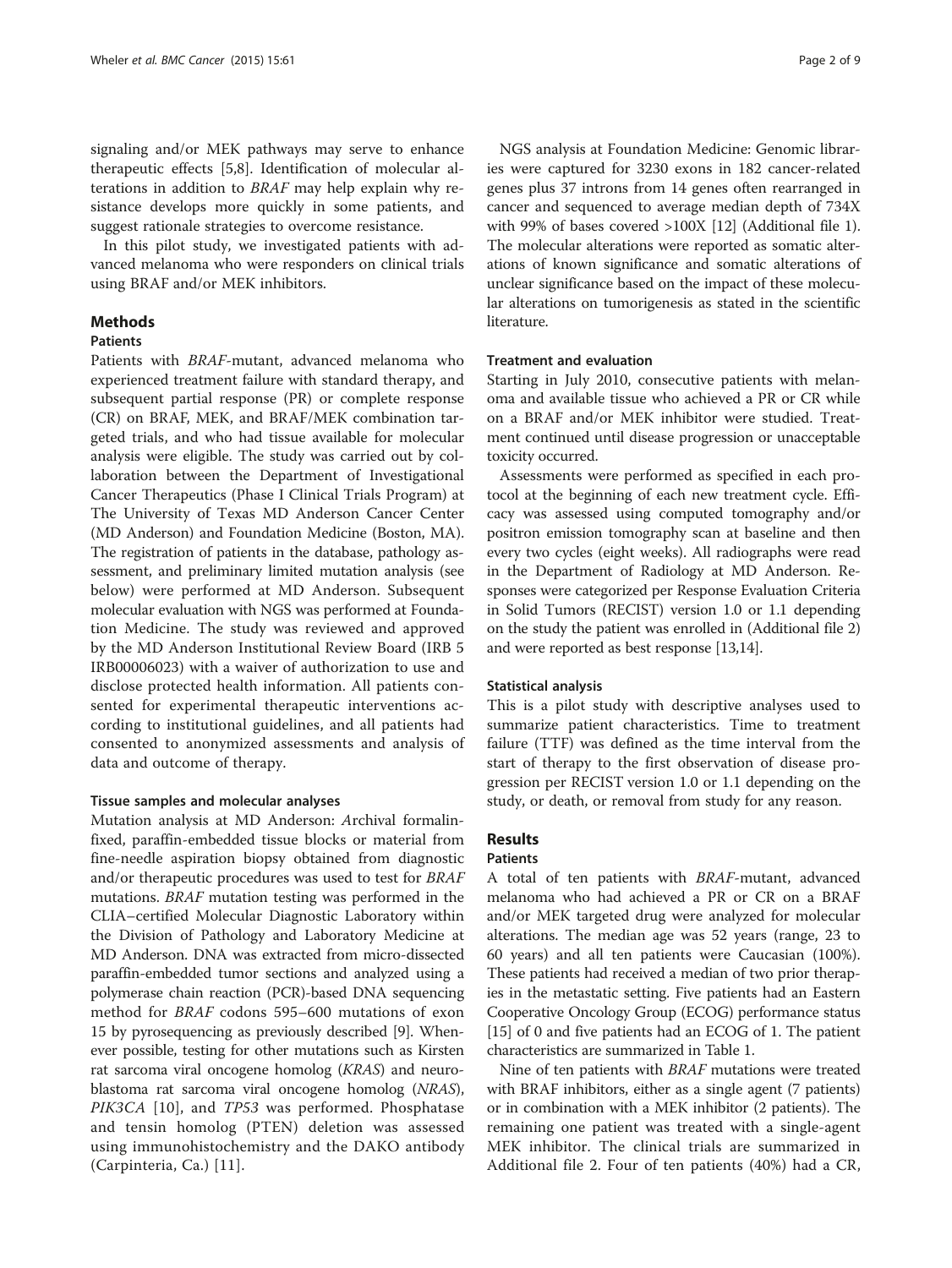<span id="page-2-0"></span>Table 1 Demographics and clinical characteristics of 10 patients with BRAF mutation- positive melanoma

| Variable                           | Group                                    | No. of<br>patients       | %   |
|------------------------------------|------------------------------------------|--------------------------|-----|
|                                    |                                          | $(n = 10)$               |     |
| Age, years                         | Median                                   | 52                       |     |
|                                    | Range                                    | $23 - 60$                |     |
|                                    | < 50                                     | 5                        | 50  |
|                                    | $\geq 50$                                | 5                        | 50  |
| Sex                                | Men                                      | 7                        | 70  |
|                                    | Women                                    | 3                        | 30  |
| Race                               | Caucasian                                | 10                       | 100 |
| Number of prior<br>therapies       | Median                                   | $\overline{\phantom{a}}$ |     |
|                                    | Range                                    | $0 - 5$                  |     |
|                                    | $\leq$ 2                                 | 8                        | 80  |
|                                    | >2                                       | $\overline{2}$           | 20  |
| Lactate dehydrogenase <sup>a</sup> | ≤upper limit of normal                   | 9                        | 90  |
|                                    | >upper limit of normal                   | 1                        | 10  |
| TNM stage M1c                      | <b>No</b>                                | 6                        | 60  |
|                                    | Yes                                      | $\overline{4}$           | 40  |
| <b>ECOG PS</b>                     | $\overline{0}$                           | 5                        | 50  |
|                                    | 1                                        | 5                        | 50  |
| Therapy                            | <b>BRAF</b> inhibitor alone              | $\overline{7}$           | 70  |
|                                    | MEK inhibitor alone                      | 1                        | 10  |
|                                    | <b>BRAF/MEK</b> inhibitor<br>combination | $\overline{2}$           | 20  |
| Treatment response                 | Complete response                        | 4                        | 40  |
|                                    | Partial response                         | 6                        | 60  |
|                                    |                                          |                          |     |

<sup>a</sup>Upper limit of normal in our institution = 618 IU/L.

Abbreviations: ECOG Eastern Cooperative Oncology Group, PS Performance Status, TNM tumor, node, metastasis.

three of which are ongoing for about two years or longer (TTF = 5.6, 23.6+, 27.4+, and  $28.7+$  months). Six patients (60%) attained a PR (TTF = 3.0, 4.2, 5.7, 7.0, 7.9, and 11.2 months) (Figures [1](#page-3-0) and [2\)](#page-3-0).

#### Somatic genomic alterations

Eight of ten patients had results of NGS analysis performed on tissues biopsied prior to treatment (range, 2 to 53 months) (Table [2\)](#page-4-0). In two patients, NGS analyses were done on tissues biopsied after treatment initiation; in one case (case #4), the tissue for NGS analysis was obtained six months after treatment initiation from a continuously progressive lesion; in another case (case #5), NGS analyses was performed on three different tissue samples from progressive lesions (at 6, 9 and 26 months after treatment initiation).

All patients harbored a BRAF V600E mutation. One patient (case #2) had an additional BRAF T599S mutation in exon 15. Seven of ten patients (70%) had somatic alterations of known significance in addition to BRAF

mutations (Table [2\)](#page-4-0). In addition, seven out of ten patients (70%) had somatic alterations of unclear significance (Additional file [3](#page-7-0)).

#### Molecular alterations in responding patients

Two of three patients (66%) with long term CR (28.7+ and 23.6+ months) (cases #1 and 3) had a BRAF mutation as the only molecular alteration of known significance and one of seven patients (14%) with transient CR/PR had only a BRAF mutation (case #6). Alterations of known significance found in other patients included NRAS mutation ( $n = 2$  patients), PTEN deletion ( $n = 1$ ) patient), adenomatous polyposis coli (APC) mutation  $(n = 1$  patient), cyclin-dependent kinase inhibitor (CDKN) 2A or 2B deletion ( $n = 3$  patients), PAX5 deletion ( $n = 1$ ) patient), neurofibromin  $1(NF1)$  mutation (*n* = 1 patient), BRAF amplification ( $n = 2$  patients), Aurora kinase A amplification ( $n = 1$ ), MET amplification ( $n = 1$  patient), microphthalmia-associated transcription factor (MITF) amplification ( $n = 1$  patient), and, v-myc avian myelocytomatosis viral oncogene homolog (MYC) amplification  $(n = 1$  patient) (Table [2](#page-4-0)). New mutations within the *BRAF* gene itself were not observed except in one case (case #2) who attained a prolonged CR and had a T599S in addition to a V600E mutation.

## Responses in patients with simultaneous NRAS mutations on treatment

NRAS mutations (Q61R and Q61K in codon 61) were detected in two of ten patients (20%). One patient (case #4) attained a PR (TTF = 11.2 months) and had an  $NRAS$ mutation on NGS analysis from tissue taken from a continuously progressing lesion 6 months after treatment initiation; adequate tissue sample for testing before treatment was not available. The other patient achieved a CR (case #8;  $TTF = 5.6$  months) and had an *NRAS* mutation detected in a single PCR assay from a biopsy of the solitary hepatic lesion that progressed after a brief period of initial response (3.8 months after treatment initiation; Figure [3](#page-5-0)), while the pre-treatment NGS analysis on this patient failed to show an NRAS mutation (17 months before treatment).

#### Molecular evolution with progression

Several patients had more than one biopsy performed, and molecular evolution was demonstrated in their results of molecular analysis. One patient with a CR (case #8; TTF = 5.6 months) had NGS analysis performed on a pre-treatment biopsy (17 months before treatment) that showed a *BRAF* and an *NF1* mutation. Subsequently, a second biopsy 3.8 months after treatment initiation showed an NRAS mutation (Q61K) by single PCR-based analysis (Table [2](#page-4-0)). One patient (case #5) had three different results on three different biopsy samples from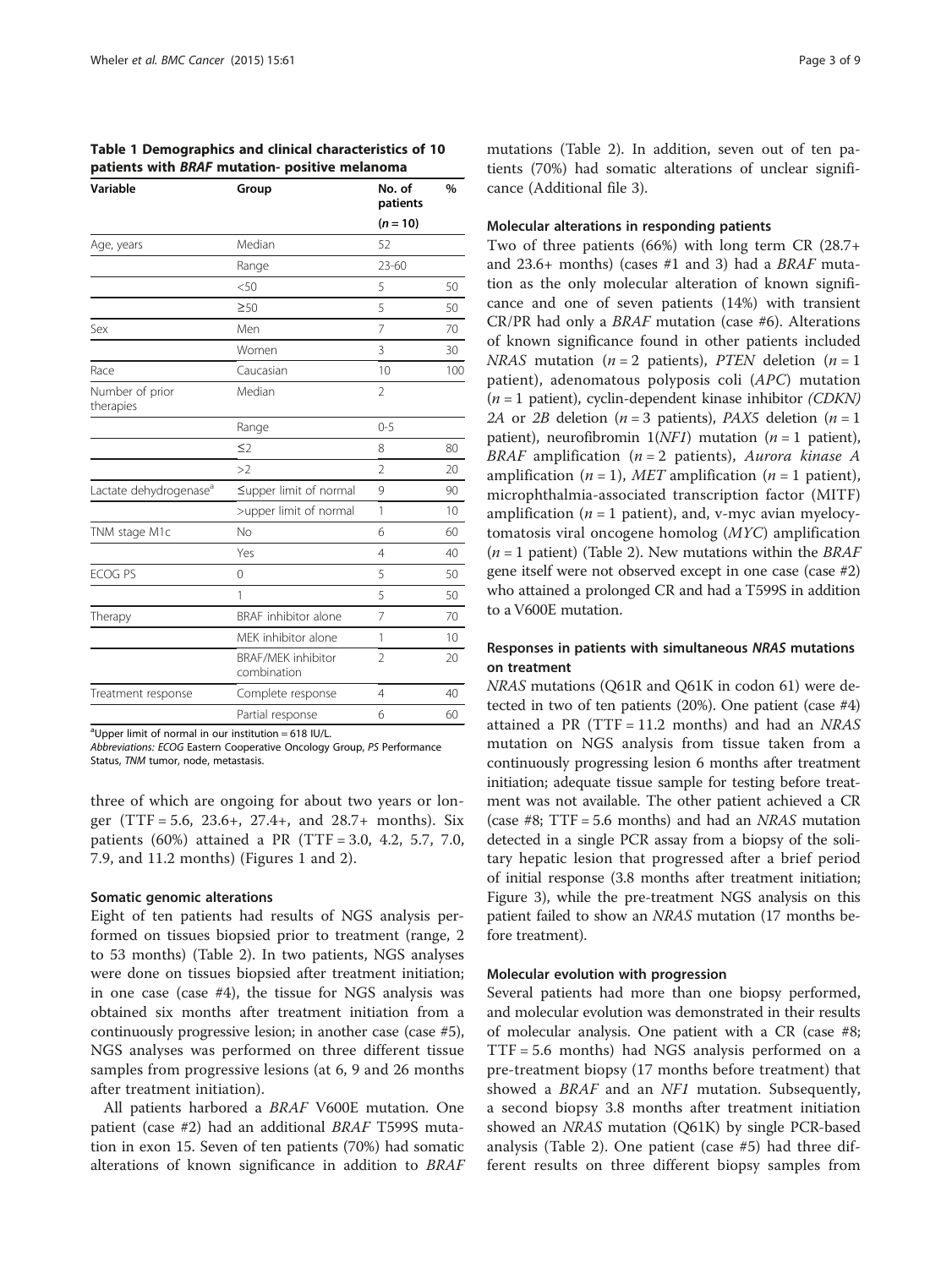<span id="page-3-0"></span>

progressive lesions (6, 9 and 26 months after treatment initiation) by NGS analysis. The first, at 6 months after treatment initiation, showed CDKN2A, CDKN2B and PAX5 deletion (in addition to a BRAF mutation), while the second at 9 months after treatment started, showed an additional NF1 truncation. A third NGS analysis obtained

26 months after treatment initiation demonstrated only alterations of unclear significance (Additional file [3](#page-7-0)). Of interest, this patient was having a mixed response to BRAF-targeted treatment at the time of the third biopsy. That biopsy, which no longer showed the BRAF mutation, was obtained from a tumor that was enlarging;

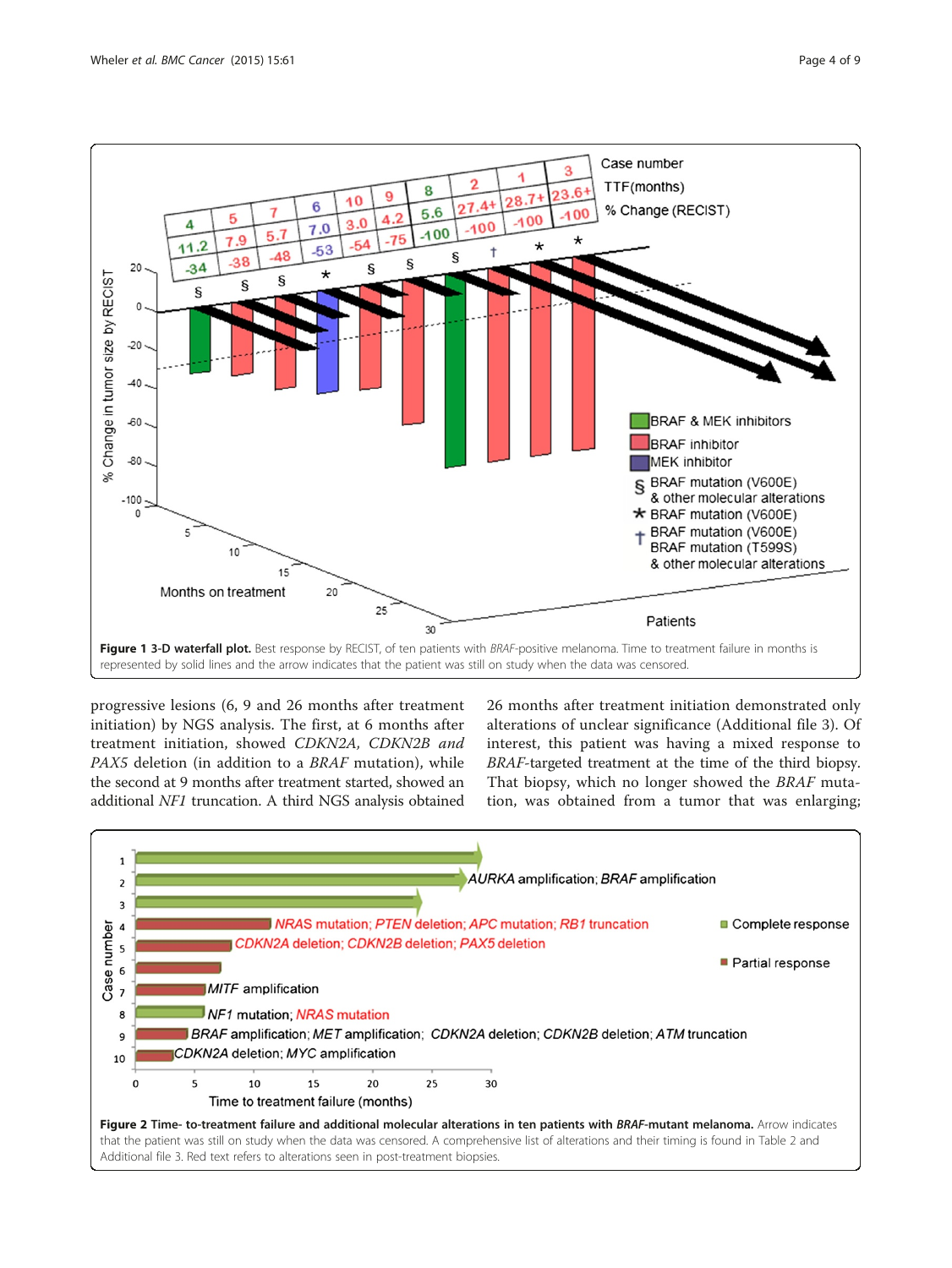| Case<br>no.     | <b>BRAF</b>  | Type of targeted<br>drug | <b>Treatment</b><br>start date | <b>Best</b><br>response (%) | <b>TTF</b><br>$(months)^a$ | Sampling date; time<br>from treatment <sup>b</sup> | Molecular analysis by NGS                  |                                                                            |                    |
|-----------------|--------------|--------------------------|--------------------------------|-----------------------------|----------------------------|----------------------------------------------------|--------------------------------------------|----------------------------------------------------------------------------|--------------------|
|                 | mutation     |                          |                                |                             |                            |                                                    | <b>Mutations</b>                           | Amplifications/deletions                                                   | <b>Truncations</b> |
|                 | <b>V600E</b> | <b>BRAF</b> inhibitor    | 9/17/2009                      | $CR(-100)$                  | $28.7+$                    | $5/1/2009$ ; $-4$ months                           | BRAF (V600E)                               | None                                                                       | None               |
| 2               | <b>V600E</b> | <b>BRAF</b> inhibitor    | 10/7/2009                      | $CR(-100)$                  | $27.4+$                    | $1/22/2009$ ; $-9$ months                          | BRAF (V600E); BRAF (T599S)                 | AURKA amplification; BRAF                                                  | None               |
|                 | T599S        |                          |                                |                             |                            |                                                    |                                            | amplification                                                              |                    |
| 3               | <b>V600E</b> | <b>BRAF</b> inhibitor    | 1/27/2010                      | $CR(-100)$                  | $23.6+$                    | 8/19/2005; -53 months                              | None <sup>c</sup>                          | None                                                                       | None               |
|                 | <b>V600E</b> | BRAF + MEK inhibitor     | 11/11/2010                     | $PR (-34)$                  | 11.2                       | $5/17/2011$ ; +6 months                            | APC (R1171H); BRAF (V600E);<br>NRAS (Q61R) | PTEN deletion                                                              | RB1 truncation     |
| 5.              | <b>V600E</b> | <b>BRAF</b> inhibitor    | 6/17/2009                      | $PR(-38)$                   | 7.9                        | 12/2/2009; +6 months                               | BRAF (V600E)                               | CDKN2A deletion; CDKN2B deletion;<br>PAX5 deletion                         | None               |
|                 |              |                          |                                |                             |                            | $3/23/2010$ ; +9 months                            | BRAF (V600E)                               | CDKN2A deletion; CDKN2B deletion;<br>PAX5 deletion                         | NF1 truncation     |
|                 |              |                          |                                |                             |                            | $8/24/2011$ ; +26 months                           | None                                       | None                                                                       | None               |
| 6               | <b>V600E</b> | MEK inhibitor            | 4/1/2010                       | $PR(-53)$                   | 7.0                        | $9/17/2007$ ; $-31$ months                         | BRAF (V600E)                               | None                                                                       | None               |
|                 | <b>V600E</b> | <b>BRAF</b> inhibitor    | 1/12/2010                      | $PR(-48)$                   | 5.7                        | $11/5/2009$ ; $-2$ months                          | BRAF (V600E)                               | MITF amplification                                                         | None               |
| 8               | <b>V600E</b> | BRAF + MEK inhibitor     | 9/3/2010                       | $CR(-100)$                  | 5.6                        | 4/7/2009; -17 months                               | BRAF (V600E); NF1 (R 440*) <sup>d</sup>    | None                                                                       | None               |
| 9               | <b>V600E</b> | <b>BRAF</b> inhibitor    | 1/27/2010                      | $PR (-75)$                  | 4.2                        | $11/11/2009$ ; -2 months                           | BRAF (V600E)                               | BRAF amplification; MET amplification;<br>CDKN2A deletion; CDKN2B deletion | ATM truncation     |
| 10 <sup>°</sup> | <b>V600E</b> | <b>BRAF</b> inhibitor    | 4/15/2010                      | $PR (-54)$                  | 3.0                        | 12/11/2009; -4 months                              | BRAF (V600E)                               | MYC amplification; CDKN2A deletion                                         | None               |

## <span id="page-4-0"></span>Table 2 NGS-based molecular alterations in BRAF-positive melanoma responders

 $A + C$  = continuing on the study when data was censored.<br>  $A + C$  = number of months biopsy was taken after treatment; '-' = number of months biopsy preceded treatment.<br>  $A + C$  = tissue sample obtained on 10/29/2008 was *BRAF* 

Abbreviations: CR Complete response, NGS Next generation sequencing, PR Partial response, TTF Time to treatment failure.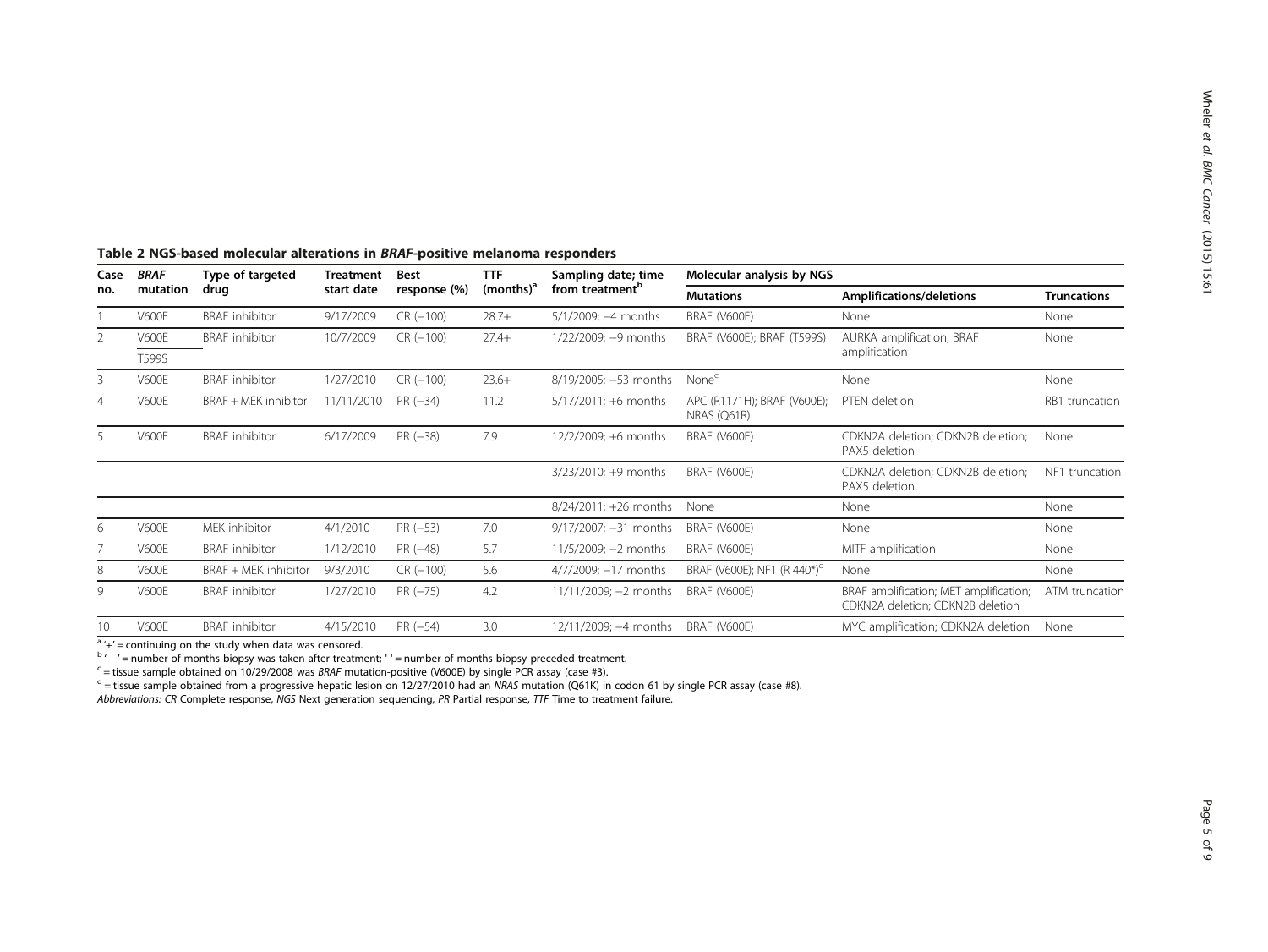<span id="page-5-0"></span>

other tumors that had shown the BRAF mutation were regressing on BRAF-targeted therapy.

#### Timing of molecular analysis

One patient with an ongoing CR of 23.6+ months duration (case #3) had NGS analysis performed on a biopsy obtained 53 months prior to treatment; no alterations of known significance were demonstrated. A second biopsy performed 15 months prior to treatment showed a V600E BRAF mutation in a single PCR-based assay. This patient illustrates a phenomenon of interest, i.e., patients without BRAF mutations can acquire the mutation with progression, and they can be sensitive to cognate targeted inhibitors.

Another patient (case #6) with a biopsy 31 months prior to treatment had only a BRAF mutation among the alterations of known significance. This patient achieved a PR lasting 7.0 months. All other patients with biopsies performed 2 to 17 months prior to treatment had additional alterations of known significance, except for one individual (case #1) who had only a BRAF mutation and achieved a CR that is ongoing at 28.7+ months.

## **Discussion**

In order to better understand response and resistance, we analyzed patients with BRAF -mutant, advanced melanoma who achieved a PR or CR on a BRAF and/or MEK targeted agent. Previous reports [\[16](#page-8-0)] provide proof of principal for this next generation sequencing (NGS) platform. NGS identified a broad range of molecular alterations (Table [2;](#page-4-0) Additional file [3\)](#page-7-0).

Most patients  $(n = 7)$  had multiple additional alterations of known oncogenic significance (Table [2](#page-4-0)). Pathways commonly affected, either directly or indirectly, included the PI3K/AKT/mammalian target of rapamycin (mTOR) axis (via PTEN alterations), the MAPK pathway (via NRAS mutations or NF1 alterations), as well as tumor suppressor signals (via CDKN2A or CDKN2B deletion or RB1 truncation). Other abnormalities included deletion in PAX5 (a paired box transcription factor), and

amplifications in MET, BRAF and aurora kinase A. The adenomatous polyposis coli (APC) gene responsible for familial adenomatous polyposis, was mutated in one patient; this gene, when aberrant, activates the Wnt signaling pathway and induces chromosomal instability [[17,18](#page-8-0)]. Loss of its function also triggers the adenomacarcinoma transition in colorectal cancer [\[19\]](#page-8-0). Additional mutations within the BRAF gene itself were not observed except for patient #2 who attained a prolonged CR and had a T599S in addition to a V600E mutation. BRAF amplification was seen in two patients.

These additional molecular abnormalities were at times evident long before treatment including, in one case, 17 months prior to starting targeted therapy (case #8). Only three patients (cases #1, 3 and 6) had no additional alterations of known significance as discerned by NGS, and two of these individuals achieved a prolonged CR with response ongoing 23.6+ months (case #3) and 28.7+ months (case #1), respectively, after starting treatment with a BRAF inhibitor. The third patient (case #6) achieved a transient PR (TTF = 7 months). In case  $#1$ , the tissue sample was obtained only 4 months prior to treatment. However, in cases 3 and 6, the tissue samples were acquired 53 and 31 months, respectively, prior to treatment; it is therefore unclear whether or not other biologically-significant alterations might have emerged closer to the time of treatment. One additional patient with a prolonged CR (TTF =  $27.4+$  months; case #2) demonstrated BRAF and aurora kinase A amplification in addition to a BRAF mutation in a tissue sample obtained 9 months before treatment.

Several observations herein warrant further exploration. First, it is conceivable that NGS analysis may reveal a subset of advanced disease that can achieve prolonged CR on a BRAF inhibitor alone. It is plausible that these patients are the ones that have only a BRAF alteration, or only alterations that influence a redundant signal. For most patients with melanoma, the emergence of resistance is expected. It is somewhat surprising that certain individuals can achieve a CR while harboring numerous potential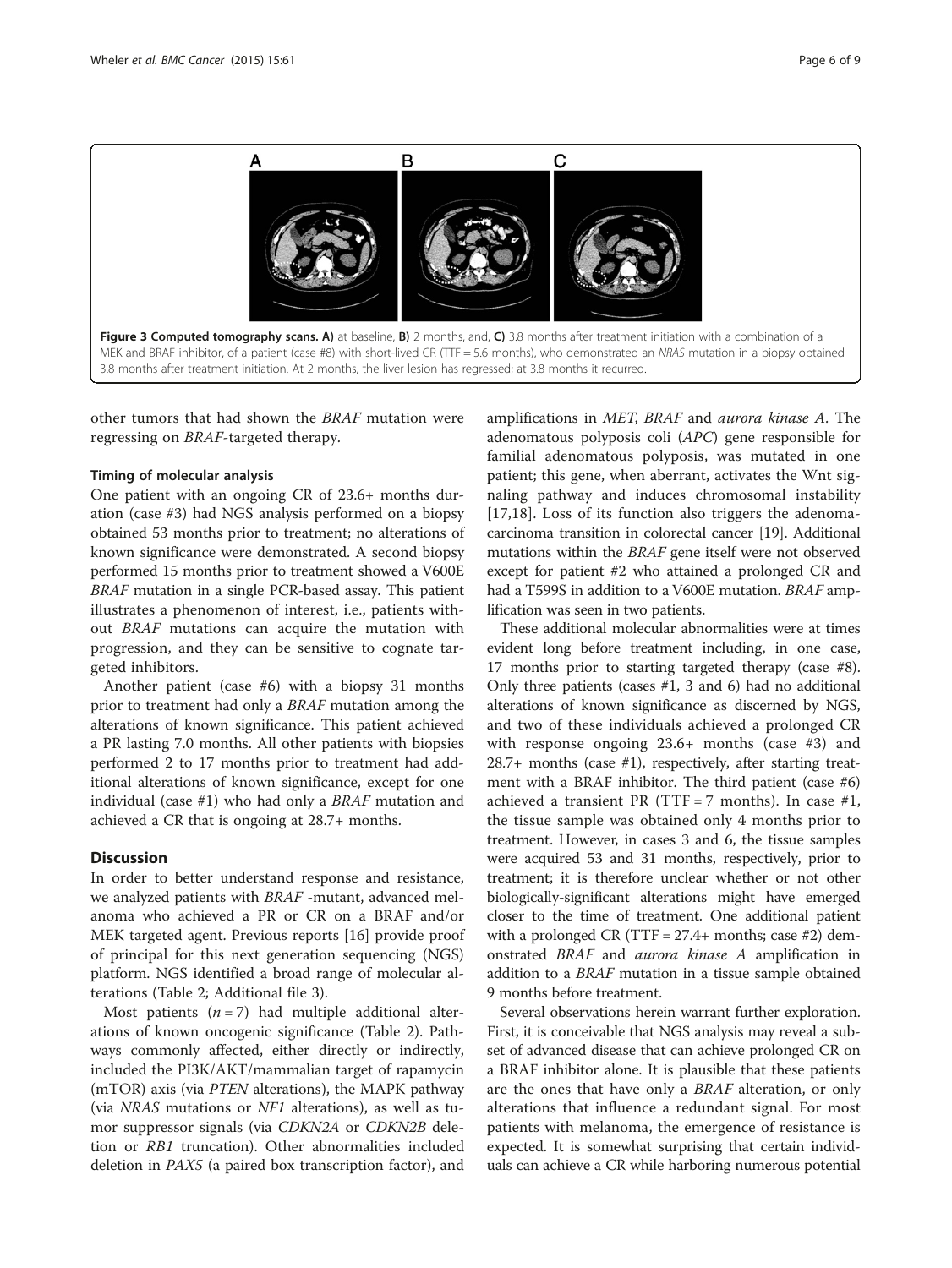driving alterations. For instance, the patient with a CR of 27.4+ months (case #2) had an NGS profile demonstrating several possible driver alterations (BRAF and aurora kinase A amplification) in addition to a BRAF mutation. Amplifications in these genes are known to confer resistance to treatment with BRAF inhibitors, though it has been suggested that the resistance driven by *BRAF* amplification can be overcome by higher doses of a BRAF inhibitor [[20\]](#page-8-0) or by combining MEK and BRAF inhibition [[21\]](#page-8-0). The concept of oncogenic addiction may explain response in such individuals [[22\]](#page-8-0).

NGS analysis may also provide information that can be exploited to devise optimal combinations of targeted agents for patients at the time of their initial therapy or when resistance emerges. One patient who achieved a CR, albeit of short duration (TTF = 5.6 months; case  $#8$ ), may have done so because he was treated with a combination of a MEK and BRAF inhibitor. NGS revealed a mutation in NF1 in addition to a V600E BRAF mutation. NF1 is an upstream suppressor that can modulate MEK signaling [[23\]](#page-8-0). Such alterations confirm the need for strategies that incorporate combinations including BRAF and MEK inhibitors. In this patient, an NRAS mutation (Q61K) emerged 3.8 months after treatment initiation, which was demonstrated by a single PCR assay of the tissue sampled from the solitary liver lesion that progressed after treatment. This might have accounted for the patient's relapse. The second patient (case #4) treated with a MEK and BRAF inhibitor combination demonstrated remarkable response (−34%; PR); a cystic lesion in the chest wall eventually showed progression. Fine needle aspiration cytology of the lesion revealed a Q61R mutation in the NRAS gene and other molecular aberrations in addition to the BRAF mutation.

Altogether two patients developed NRAS mutations after treatment (Figure [2](#page-3-0)) (cases #4 and #8). The emergence of an NRAS mutation is known to confer resistance to BRAF inhibitors [\[7\]](#page-7-0), and may therefore explain the failure to achieve a durable response in these patients  $(n = 1$  with PR and  $n = 1$  with transient CR) [\[24,25\]](#page-8-0). The presence of an NRAS mutation in addition to a BRAF mutation in patients treated with BRAF inhibitors may reactivate the MAP kinase (MAPK) pathway through CRAF [[7](#page-7-0)]. Although MEK inhibitors might seem a rational choice for patients bearing NRAS alterations as anti-tumor activity has been reported in NRAS-mutant cutaneous melanoma patients on MEK 162 [\[26\]](#page-8-0), experience suggests limited efficacy in such patients with other MEK inhibitors [[27](#page-8-0)]. It is unclear whether this is due to the fact that NRAS signaling is incompletely extinguished by MEK inhibitors or if these tumors bear additional alterations that confer resistance.

One patient had a PTEN deletion (case #4). Alterations in the PI3K/AKT/mTOR pathway have been shown to

be operative in multiple tumors including melanoma [[28](#page-8-0)]. For instance, PTEN loss is found in 30-50% of melanomas [[29](#page-8-0)], PIK3CA mutation in 3% [\[30](#page-8-0)], and changes in AKT expression in some melanomas [\[31](#page-8-0)]. These are actionable alterations in that multiple PIK3CA, AKT and mTOR inhibitors are in clinical trials or are already approved.

Recently, molecular evolution with progression and to some degree heterogeneity between tumors in individual patients has been described [\[32](#page-8-0)]. For instance, Wilmott and colleagues [[33](#page-8-0)] reported different subclones in tumor tissue from a single metastatic site in a BRAF-mutant melanoma patient, following progression of disease after seven months of treatment with the BRAF inhibitor vemurafenib; one clone had an additional NRAS mutation. Our data supports such heterogeneity and demonstrates the role that advanced molecular technology may play in understanding and addressing mixed responses. For instance, a patient (case #5) with a PR for 7.9 months had three different biopsies from progressive lesions performed at 6, 9 and 26 months after treatment initiation. Each of these biopsies was analyzed using NGS and each demonstrated different results. The first two analyses, at 6 and 9 months, showed CDKN2A, CDKN2B and PAX5 deletions, but the sample obtained 9 month after treatment initiation also showed an NF1 truncation, probably indicating accumulation of additional changes with disease progression. The results from a sample obtained 26 months after treatment initiation, however, showed no BRAF mutation, or other molecular alterations of known significance. Of interest, the latter biopsy was taken from a tumor that was increasing in size on a BRAF inhibitor, while the other tumors had regressed.

There were several important limitations of this study. First, it is a retrospective study and as such tissue samples were not collected at a uniform time. Second the small number of patients in this pilot study precludes statistical assessments. Third, we focused on responders. Data on non-responders may be equally informative in identifying the mechanisms that confer resistance.

This study demonstrates multiple additional molecular alterations amongst BRAF mutation-positive patients with advanced melanoma who achieved a CR or PR on BRAF targeted agents. These alterations may be responsible for the development of resistance to treatment with BRAF and/or MEK inhibitors. We did not observe frequent new mutations in the *BRAF* gene itself correlating with resistance, consistent with the reported stability of the BRAF mutation in melanoma [\[34](#page-8-0)]; unlike the situation with other kinases such as BCR-ABL or epidermal growth factor receptor (EGFR), where resistance is often mediated by acquisition of additional mutations within the same gene. Given that some BRAF-mutant melanoma patients fail to respond to BRAF inhibitors, and that the majority of patients who do respond to BRAF/MEK inhibitors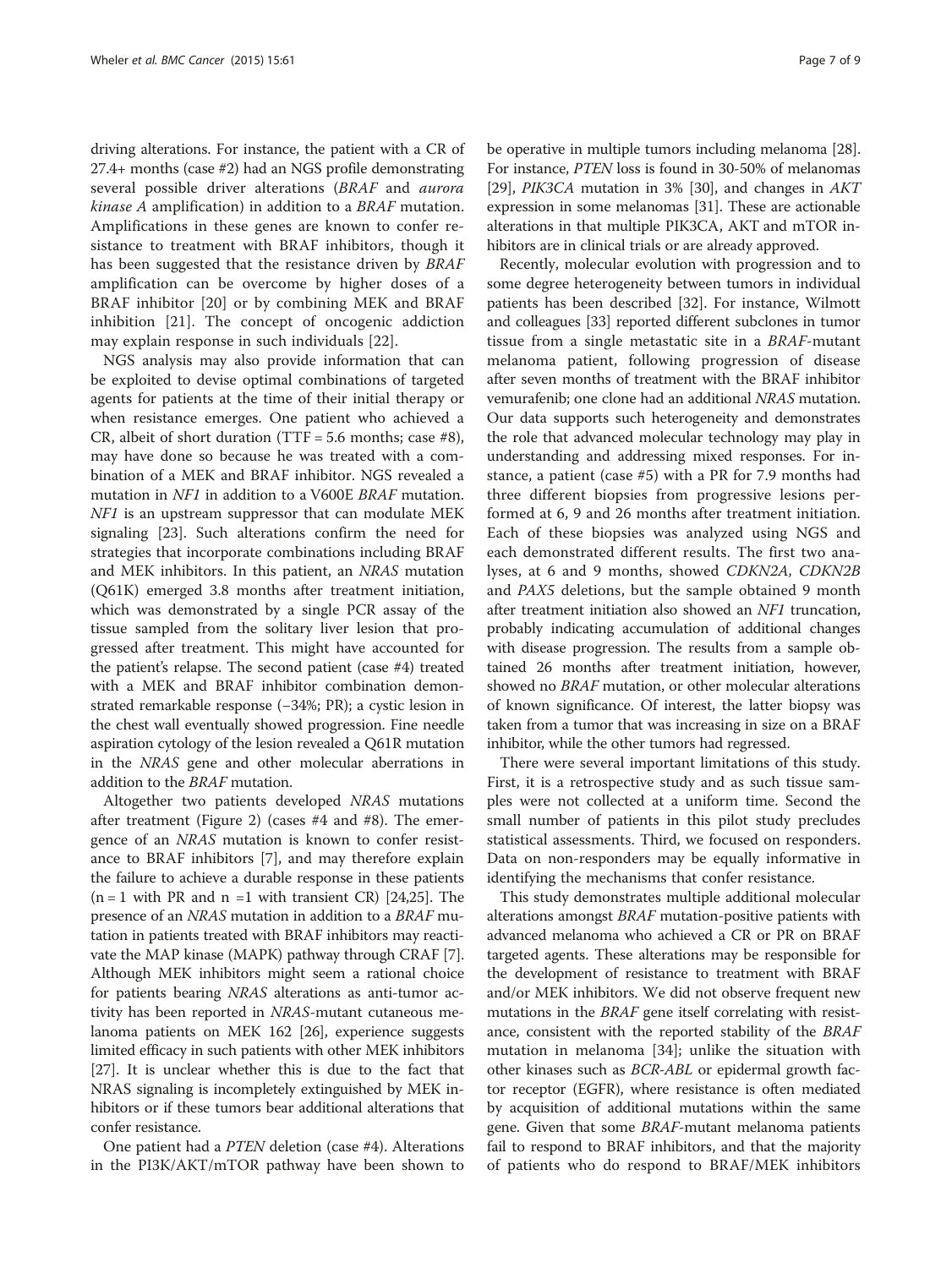<span id="page-7-0"></span>eventually develop resistance, there is an urgent need to identify possible combination treatments that may be effective. Of interest, some patients with advanced melanoma can achieve prolonged CR, and our investigation suggests that some of these individuals may harbor only a BRAF mutation despite the advanced state of their disease. Further, patients can achieve CR while still harboring aberrations other than those targeted by the agent given. (In our study, 2 of the 4 patients who achieved CRs harbored additional aberrations: aurora kinase and BRAF amplification in one patient, and an NF1 and NRAS mutation in one patient). Therefore tumor complexity does not preclude a complete response. Finally, while obtaining biopsies close to the time of treatment may be ideal, our study illustrates that data obtained from biopsies distant to the time of treatment may still demonstrate aberrations that could be responsible for response and/or resistance. A concern that has been raised is whether patients with multiple aberrations can respond to targeted treatment of one of those aberrations, or whether such treatment is futile.

## Conclusion

Our study demonstrates that most of our excellent responders had multiple aberrations. Having these aberrations may (or may not) preclude "cure", but they do not preclude an excellent response. Our study suggests that further investigation of NGS for identification of actionable molecular alterations before treatment and at the time of resistance is warranted.

## Additional files

[Additional file 1:](http://www.biomedcentral.com/content/supplementary/s12885-015-1029-z-s1.pdf) 182 cancer-related genes and 37 introns of 14 genes involved in rearrangements sequenced by NGS. [Additional file 2:](http://www.biomedcentral.com/content/supplementary/s12885-015-1029-z-s2.pdf) Clinical trials and response assessment of 10 patients with BRAF mutation- positive melanoma. [Additional file 3:](http://www.biomedcentral.com/content/supplementary/s12885-015-1029-z-s3.pdf) Other NGS alterations of unclear significance<sup>a</sup>.

#### Abbreviations

PR: Partial response; CLIA: Certified molecular diagnostic laboratory; CR: Complete response; DNA: Deoxyribonucleic acid; ECOG: Eastern Cooperative Oncology Group; NGS: Next generation sequencing; PCR: Polymerase chain reaction; RECIST: Response evaluation criteria in solid tumors; TTF: Time to treatment failure.

#### Competing interests

RY, PS and, MC are employees and stock holders in Foundation Medicine Inc. GF received research funding and travel reimbursement for ESMO 2010 from Glaxo Smithkline. KK received honoraria from Genentech and served as consultant to Roche and Genentech. RK received research funding from Hoffman-LaRoche and Genentech. All remaining authors have declared no conflicts of interest.

## Authors' contributions

JW, RY, PH, PS, MC and RK designed the study and analyzed the results. JW performed the literature search; JW, GF, AT, and, DH collected the data. Data was analyzed by JW, RY, PS, MC and RK and interpreted by JW, RY, GF, KK, AT, PS, DH, MC and RK. All authors contributed to writing. All authors reviewed and approved the final manuscript.

#### Acknowledgments

Support was provided in part by a grant from Foundation Medicine. We thank the patients and their families. The authors thank Hemwattie Ramnauth, and, Bettzy Stephen in the Department of Investigational Cancer Therapeutics at MD Anderson Cancer Center for their role in data collection.

#### Author details

<sup>1</sup>Department of Investigational Cancer Therapeutics - a Phase I Clinical Trials Program, Unit 455, The University of Texas MD Anderson Cancer Center, 1515 Holcombe Blvd, Houston, TX 77030, USA. <sup>2</sup>Foundation Medicine, 150 Second Street, Cambridge, MA 02141, USA. <sup>3</sup>Department of Melanoma Medical Oncology, The University of Texas MD Anderson Cancer Center, 1515 Holcombe Blvd, Houston, TX, 77030, USA. <sup>4</sup> Center for Personalized Cancer Therapy, Moores Cancer Center, The University of California San Diego, 3855 Health Sciences Drive, La Jolla, CA 92093, USA.

#### Received: 30 May 2014 Accepted: 20 January 2015 Published online: 18 February 2015

#### References

- 1. Davies H, Bignell GR, Cox C, Stephens P, Edkins S, Clegg S, et al. Mutations of the BRAF gene in human cancer. Nature. 2002;417(6892):949–54.
- 2. Sosman JA, Kim KB, Schuchter L, Gonzalez R, Pavlick AC, Weber JS, et al. Survival in BRAF V600-mutant advanced melanoma treated with vemurafenib. N Engl J Med. 2012;366(8):707–14.
- 3. Chapman PB, Hauschild A, Robert C, Haanen JB, Ascierto P, Larkin J, et al. Improved survival with vemurafenib in melanoma with BRAF V600E mutation. N Engl J Med. 2011;364(26):2507–16.
- 4. Falchook GS, Long GV, Kurzrock R, Kim KB, Arkenau TH, Brown MP, et al. Dabrafenib in patients with melanoma, untreated brain metastases, and other solid tumours: a phase 1 dose-escalation trial. Lancet. 2012;379(9829):1893–901.
- 5. Villanueva J, Vultur A, Lee JT, Somasundaram R, Fukunaga-Kalabis M, Cipolla AK, et al. Acquired resistance to BRAF inhibitors mediated by a RAF kinase switch in melanoma can be overcome by cotargeting MEK and IGF-1R/PI3K. Cancer Cell. 2010;18(6):683–95.
- 6. Sullivan RJ, Flaherty KT. BRAF in melanoma: pathogenesis, diagnosis, inhibition, and resistance. J Skin Cancer. 2011;2011:423239.
- 7. Nazarian R, Shi H, Wang Q, Kong X, Koya RC, Lee H, et al. Melanomas acquire resistance to B-RAF (V600E) inhibition by RTK or N-RAS upregulation. Nature. 2010;468(7326):973–7.
- 8. Infante JR, Falchook GS, Lawrence DP, Weber JS, Kefford RF, Bendell JC, et al. Phase I/II study to assess safety, pharmacokinetics, and efficacy of the oral MEK 1/2 inhibitor GSK1120212 (GSK212) dosed in combination with the oral BRAF inhibitor GSK2118436 (GSK436). In: J Clin Oncol 29: 2011 (suppl; abstr CRA8503): 2011. 2011.
- 9. Zuo Z, Chen SS, Chandra PK, Galbincea JM, Soape M, Doan S, et al. Application of COLD-PCR for improved detection of KRAS mutations in clinical samples. Mod Pathol. 2009;22(8):1023–31.
- 10. Nosho K, Kawasaki T, Ohnishi M, Suemoto Y, Kirkner GJ, Zepf D, et al. PIK3CA mutation in colorectal cancer: relationship with genetic and epigenetic alterations. Neoplasia. 2008;10(6):534–41.
- 11. Sakr RA, Barbashina V, Morrogh M, Chandarlapaty S, Andrade VP, Arroyo CD, et al. Protocol for PTEN expression by immunohistochemistry in formalinfixed paraffin-embedded human breast carcinoma. Appl Immunohistochem Mol Morphol. 2010;18(4):371–4.
- 12. Beltran H, Yelensky R, Frampton GM, Park K, Downing SR, Macdonald TY, et al. Targeted next-generation sequencing of advanced prostate cancer identifies potential therapeutic targets and disease heterogeneity. Eur Urol. 2013;63(5):920–6.
- 13. Therasse P, Arbuck SG, Eisenhauer EA, Wanders J, Kaplan RS, Rubinstein L, et al. New guidelines to evaluate the response to treatment in solid tumors. European Organization for Research and Treatment of Cancer, National Cancer Institute of the United States, National Cancer Institute of Canada. J Natl Cancer Inst. 2000;92(3):205–16.
- 14. Eisenhauer EA, Therasse P, Bogaerts J, Schwartz LH, Sargent D, Ford R, et al. New response evaluation criteria in solid tumours: revised RECIST guideline (version 1.1). Eur J Cancer. 2009;45(2):228–47.
- 15. Oken MM, Creech RH, Tormey DC, Horton J, Davis TE, McFadden ET, et al. Toxicity and response criteria of the Eastern Cooperative Oncology Group. Am J Clin Oncol. 1982;5(6):649–55.